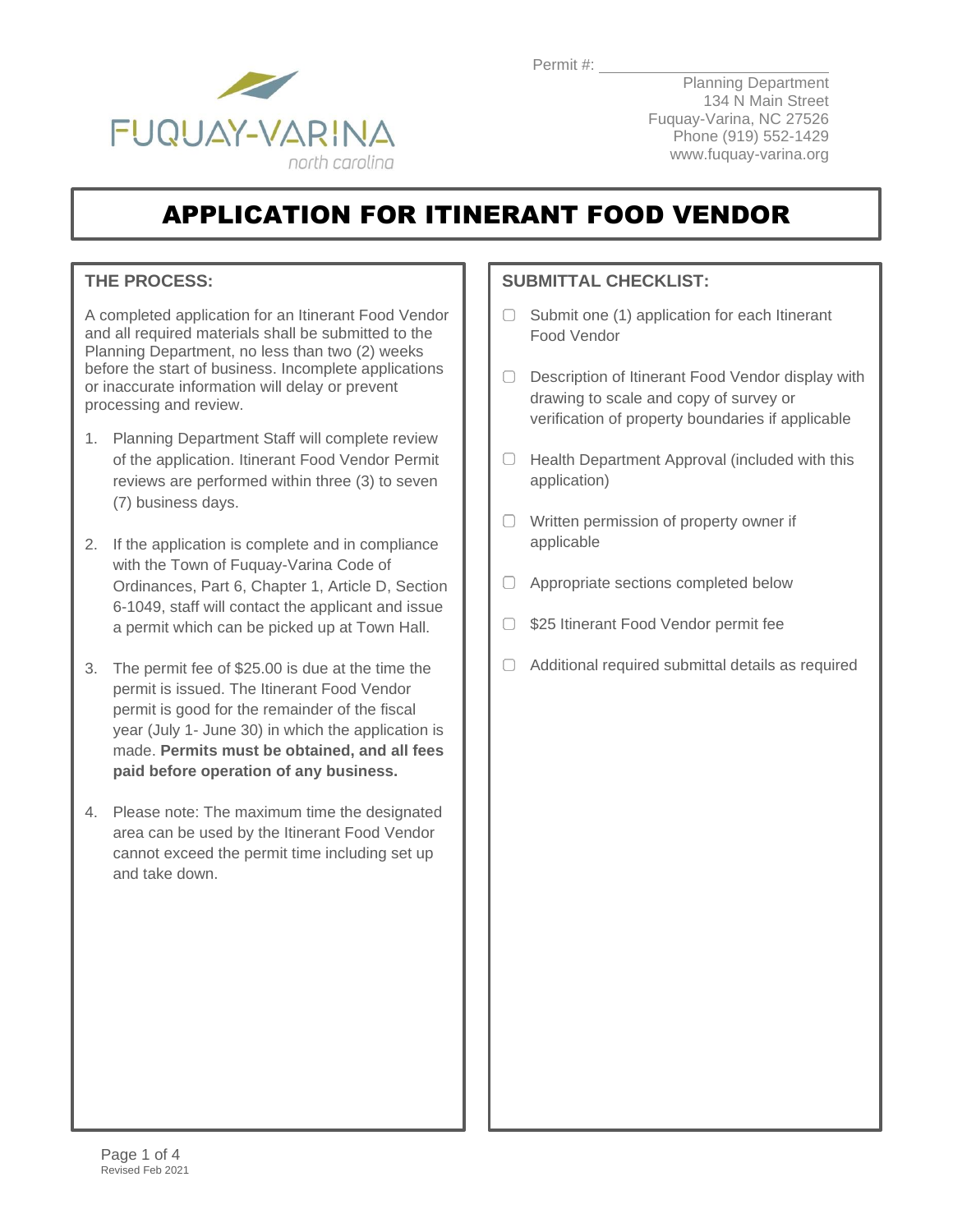## APPLICATION FOR ITINERANT FOOD VENDOR

| <b>APPLICANT INFORMATION:</b>                                                                                                                                                                                                            |                                                                                  |
|------------------------------------------------------------------------------------------------------------------------------------------------------------------------------------------------------------------------------------------|----------------------------------------------------------------------------------|
|                                                                                                                                                                                                                                          |                                                                                  |
| <b>Business Owner:</b> <u>Contract Communications</u> and the contract of the contract of the contract of the contract of the contract of the contract of the contract of the contract of the contract of the contract of the contract o |                                                                                  |
| Business Mailing Address: Management of the Community of the Community of the Community of the Community of the Community of the Community of the Community of the Community of the Community of the Community of the Communit           |                                                                                  |
| Phone:                                                                                                                                                                                                                                   |                                                                                  |
| Business Website (If Applicable): Manual Communication of the United States of the United States and District                                                                                                                            |                                                                                  |
|                                                                                                                                                                                                                                          | Date                                                                             |
| Owner's Signature                                                                                                                                                                                                                        |                                                                                  |
|                                                                                                                                                                                                                                          | ,我们也不会有什么。""我们的人,我们也不会有什么?""我们的人,我们也不会有什么?""我们的人,我们也不会有什么?""我们的人,我们也不会有什么?""我们的人 |
| Is the business to be held on property owned by the merchant?                                                                                                                                                                            |                                                                                  |
| No (If no, written permission form the property owner must be obtained)<br>Yes<br>L. L                                                                                                                                                   |                                                                                  |
|                                                                                                                                                                                                                                          |                                                                                  |
|                                                                                                                                                                                                                                          |                                                                                  |
| Will the merchant be located in a parking lot? (Merchant shall not impede vehicular or foot traffic and shall not<br>occupy designated parking spaces)                                                                                   |                                                                                  |
| Yes<br>No<br>. .                                                                                                                                                                                                                         |                                                                                  |
| Will the Business use any signage? (All signs must comply to the Town's sign regulations)                                                                                                                                                |                                                                                  |
| Yes<br>No<br>II.                                                                                                                                                                                                                         |                                                                                  |
| Is the business utilizing a non-motorized, push-type or pull-type cart.                                                                                                                                                                  |                                                                                  |
| Yes<br>No                                                                                                                                                                                                                                |                                                                                  |
|                                                                                                                                                                                                                                          |                                                                                  |
| Proposed distance from other vendors (Minimum of 500 feet required): ______________________________<br>(This requirement does not apply to events sponsored and approved by the Town.)                                                   |                                                                                  |
| Health Department approval provided with this application:                                                                                                                                                                               |                                                                                  |
| No<br>Yes                                                                                                                                                                                                                                |                                                                                  |
| <b>ACKNOWLEDGMENT OF RECEPT:</b>                                                                                                                                                                                                         |                                                                                  |
| I/We.<br>owner(s)/manager(s) of the business named above for which this permit application has been filed.                                                                                                                               | am/are the                                                                       |
| I/We, Messian Communication of the Town of Fuquay-                                                                                                                                                                                       |                                                                                  |
| the contract of the contract of the contract of                                                                                                                                                                                          |                                                                                  |

Varina Code of Ordinances which govern the operation of Itinerant Food Vendors within the Town of Fuquay-Varina. I/We agree to obey all location, operation, separation, requirements and conditions established for Itinerant Food Vendors in the Town of Fuquay-Varina Code of Ordinances. Furthermore, by signing this application we acknowledge receipt of a copy of these standards.

Signature Date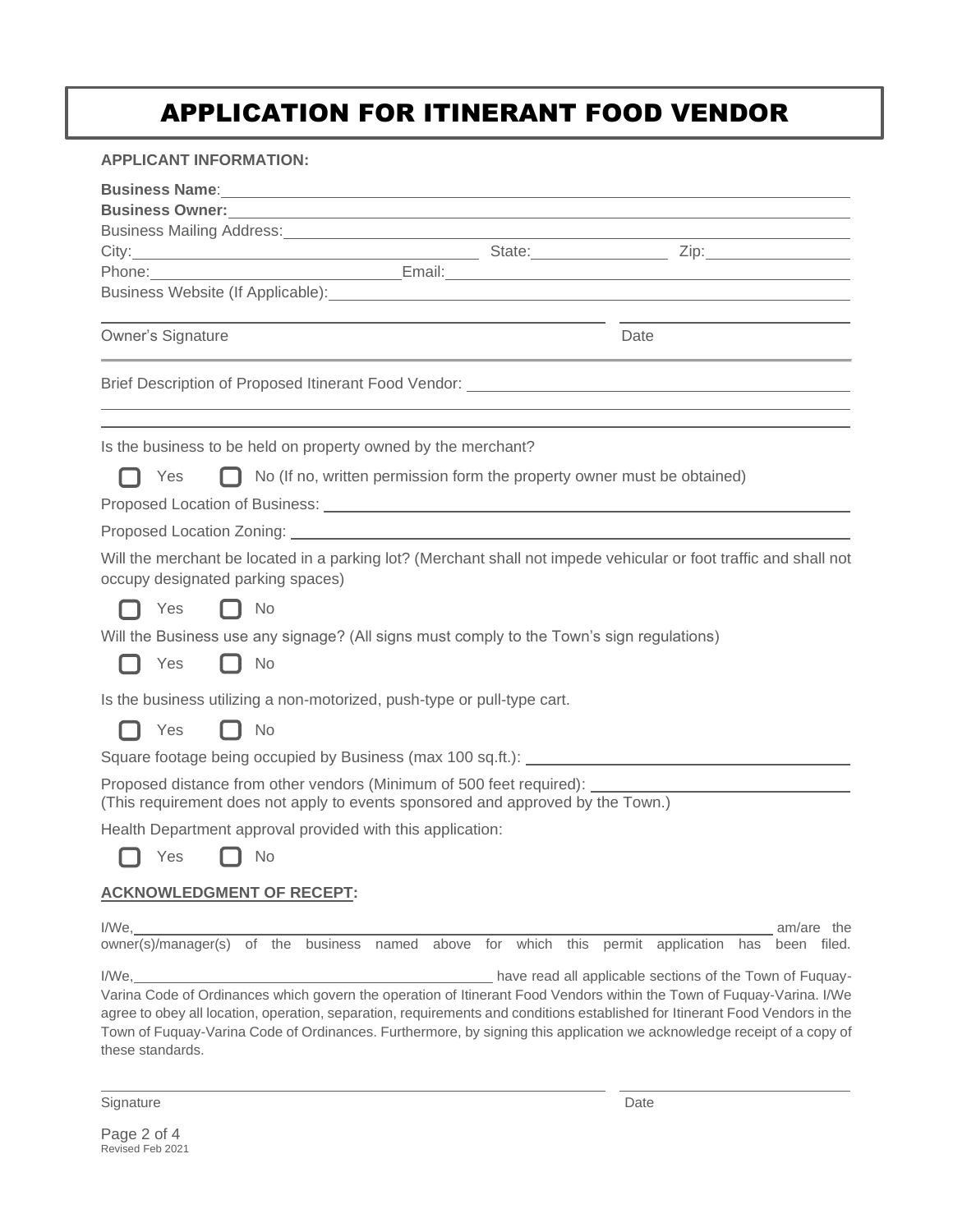## APPLICATION FOR ITINERANT FOOD VENDOR

#### **PROPERTY OWNER AUTHORIZATION:**

The following information shall be provided and approved by the Town prior to operation for each location the Itinerant Food Vendor herein referenced proposes to locate. Town approval of this application shall not be construed to grant the Itinerant Food Vendor herein referenced permission to operate at any location other than the location listed below.

|               |  |  | PROPERTY OWNER: University of the contract of the contract of the contract of the contract of the contract of the contract of the contract of the contract of the contract of the contract of the contract of the contract of  |
|---------------|--|--|--------------------------------------------------------------------------------------------------------------------------------------------------------------------------------------------------------------------------------|
|               |  |  |                                                                                                                                                                                                                                |
|               |  |  |                                                                                                                                                                                                                                |
|               |  |  | WAKE COUNTY PIN: VALUE AND THE COUNTY PINE AND THE COUNTY PINE AND THE COUNTY PINE AND THE COUNTY PINE AND THE COUNTY OF THE COUNTY OF THE COUNTY OF THE COUNTY OF THE COUNTY OF THE COUNTY OF THE COUNTY OF THE COUNTY OF THE |
|               |  |  |                                                                                                                                                                                                                                |
|               |  |  |                                                                                                                                                                                                                                |
| will operate. |  |  |                                                                                                                                                                                                                                |
|               |  |  |                                                                                                                                                                                                                                |